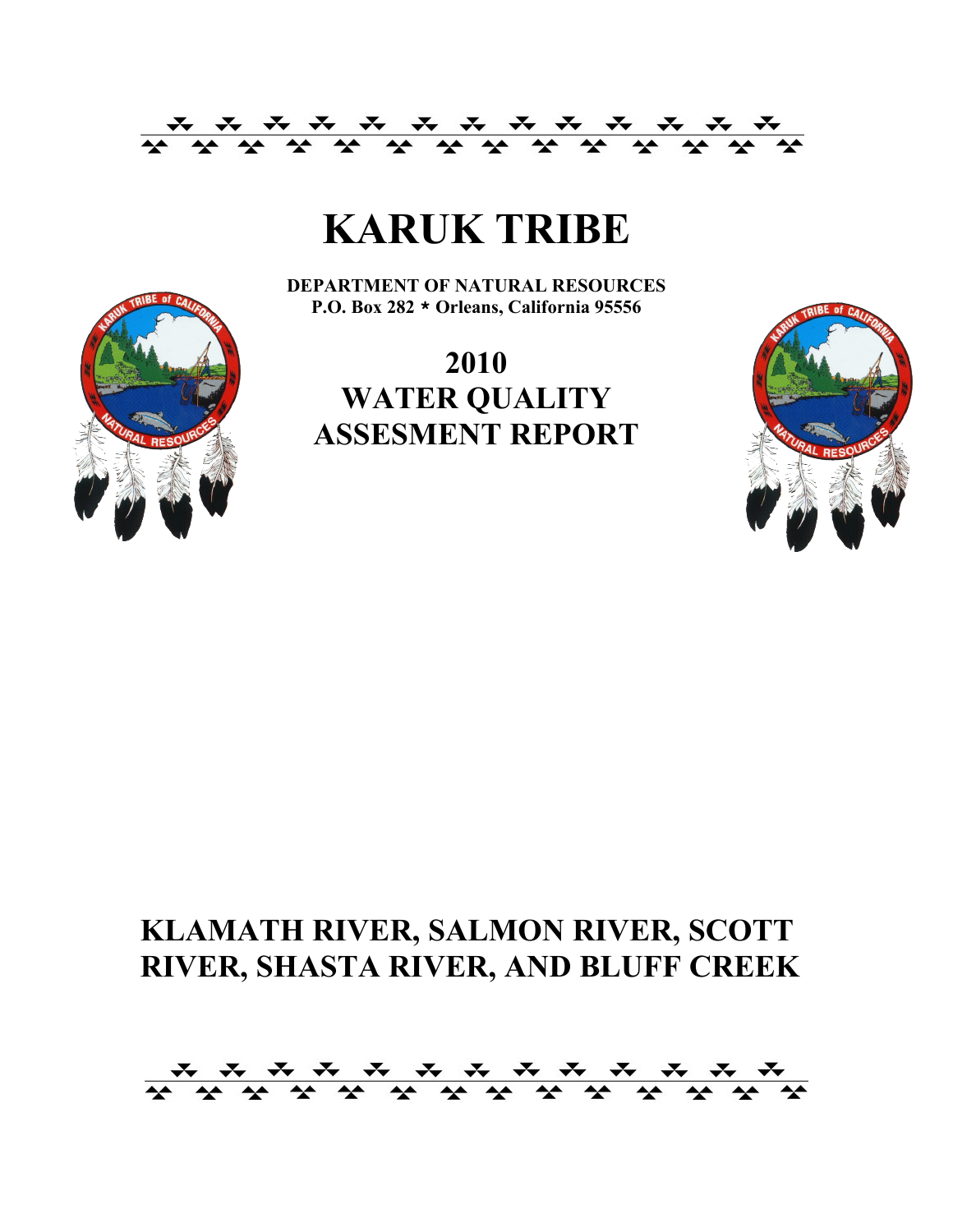## **Karuk Tribe**

Water Quality Assessment Report 2010

> Prepared by Karuk Tribe Water Quality January 2010

Technical Staff

Crystal Bowman - Water Quality Coordinator Grant Johnson - Water Quality Biologist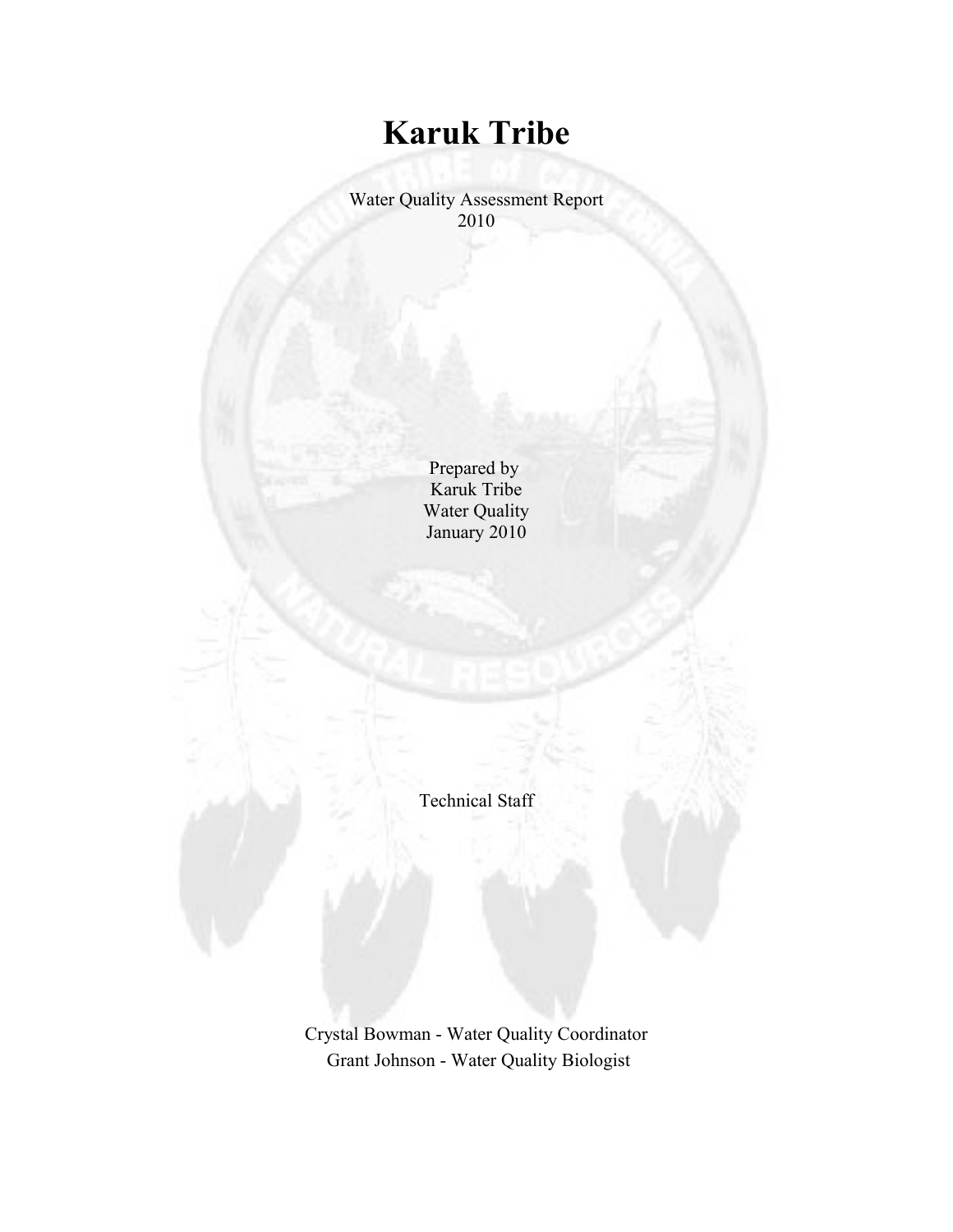### **Table of Contents**

| Table 2 - Designated uses, tribal goals and parameters measured to analyze                                                                                               |  |
|--------------------------------------------------------------------------------------------------------------------------------------------------------------------------|--|
| . 6                                                                                                                                                                      |  |
| Figure 1. Overview of the Karuk Tribe's water quality monitoring locations along the                                                                                     |  |
| Klamath River in 2010<br>. . 9                                                                                                                                           |  |
| Table 3 - Site codes and locations of Karuk sampling stations for nutrients, algal toxins<br>and Sondes. Nutrient Suite indicates collecting nutrients, algal toxins and |  |
| phytoplankton. Sonde indicates real time monitoring, and public health designates                                                                                        |  |
|                                                                                                                                                                          |  |
|                                                                                                                                                                          |  |
| Figure 3. Daily average temperatures for 3 mainstem Klamath River sites in 2010:                                                                                         |  |
|                                                                                                                                                                          |  |
| Figure 4. Average of daily average temperature from 2006-2010 at mainstem Klamath                                                                                        |  |
| River sites: below Iron Gate dam (IG), Seiad Valley (SV), and Orleans (OR)13                                                                                             |  |
| Figure 5. Daily average dissolved oxygen levels for 3 mainstem Klamath River sites in                                                                                    |  |
|                                                                                                                                                                          |  |
| Figure 6. Average of average daily dissolved oxygen levels from 2006-2010 at                                                                                             |  |
| mainstem Klamath River sites: below Iron Gate dam (IG), Seiad Valley (SV), and                                                                                           |  |
| .14<br>Orleans (OR)                                                                                                                                                      |  |
| Figure 7. Daily average pH levels for 3 mainstem Klamath River sites in 2010: below                                                                                      |  |
|                                                                                                                                                                          |  |
|                                                                                                                                                                          |  |
| Figure 9. Daily average water temperatures for the Shasta River from 2007-201016                                                                                         |  |
| Figure 10. Daily average water temperatures for the Scott River from 2007-201016                                                                                         |  |
| Figure 11. Daily average water temperatures for the Salmon River from 2007-2010 17                                                                                       |  |
| Figure 12. Daily average dissolved oxygen concentrations for the Shasta River from                                                                                       |  |
| 2007-2010<br>17                                                                                                                                                          |  |
| Figure 13. Daily average dissolved oxygen concentrations for the Scott River from                                                                                        |  |
| 2007-2010.<br>18                                                                                                                                                         |  |
| Figure 14. Daily average dissolved oxygen concentrations for the Salmon River from                                                                                       |  |
| 18                                                                                                                                                                       |  |
| Figure 15. Daily average pH concentrations for the Shasta River from 2007-201019                                                                                         |  |
| Figure 16. Daily average pH concentrations for the Scott River from 2007-2010<br>19                                                                                      |  |
| Figure 17. Daily average pH concentrations for the Salmon River from 2007-201020                                                                                         |  |
| Figure 18. Total Phosphorus measured in mg/L for all monitored sites during 201020                                                                                       |  |
| Figure 19. Total Phosphorus measured in mg/L for all monitored sites during 2008-                                                                                        |  |
| 2010<br>21                                                                                                                                                               |  |
| Figure 20. Total Nitrogen measured in mg/L for all monitored sites during 201021                                                                                         |  |
| Figure 21. Total Nitrogen measured in mg/L for all monitored sites during 2008-2010.                                                                                     |  |
| .22                                                                                                                                                                      |  |
| Figure 22. Daily average turbidity, winters of 2008, 2009 and 2010 on Bluff Creek. . 22                                                                                  |  |
|                                                                                                                                                                          |  |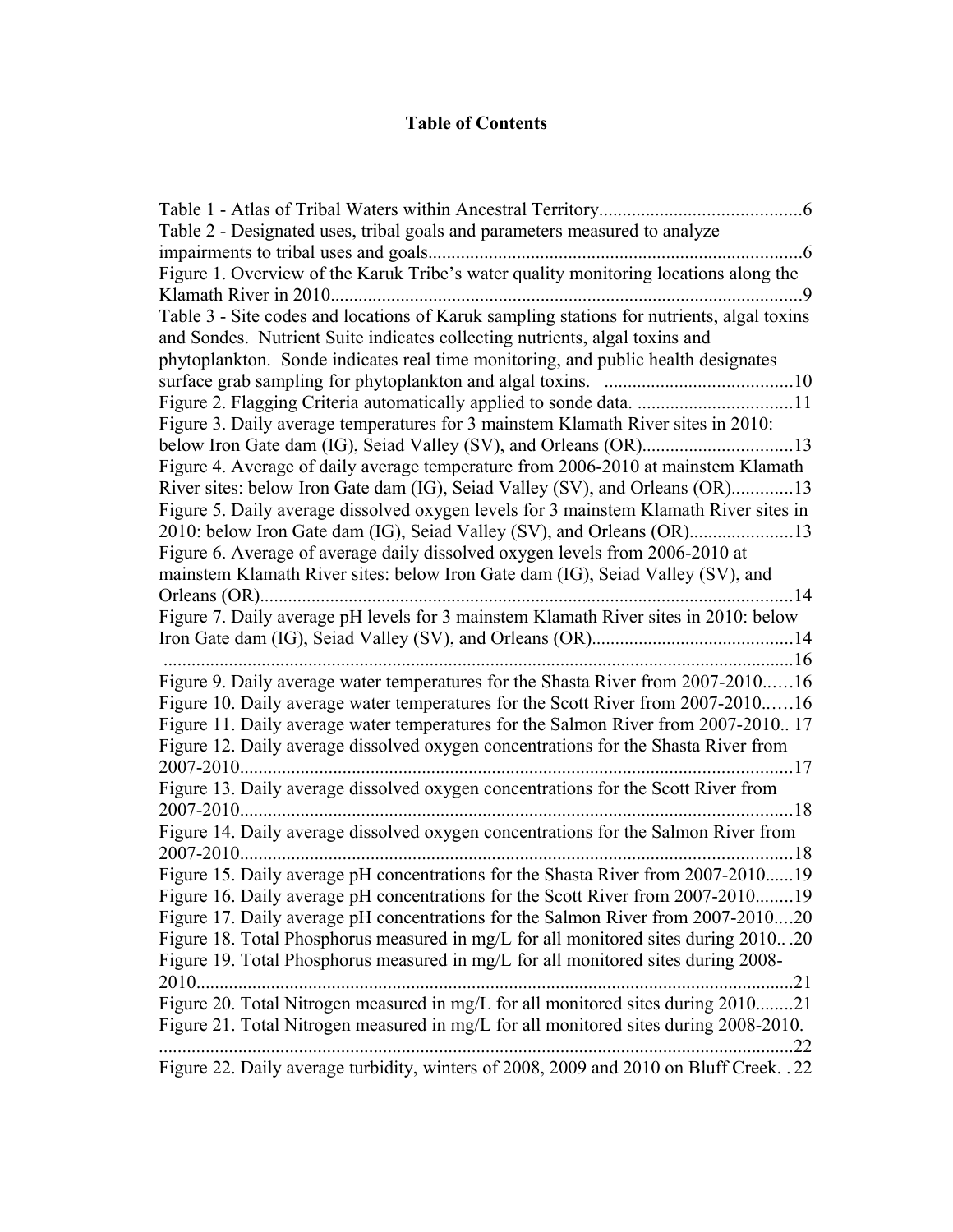| Figure 23. Daily average turbidity, winters of 2007, 2008, 2009 and 2010 on Salmon |  |  |  |
|------------------------------------------------------------------------------------|--|--|--|
|                                                                                    |  |  |  |

### **Index of Figures and Tables**

| Table 2 - Designated uses, tribal goals and parameters measured to analyze impairments     |  |
|--------------------------------------------------------------------------------------------|--|
|                                                                                            |  |
| Table 3 - Site codes and locations of Karuk sampling stations for nutrients, algal toxins  |  |
| and Sondes. Nutrient Suite indicates collecting nutrients, algal toxins and phytoplankton. |  |
| Sonde indicates real time monitoring, and public health designates surface grab sampling   |  |
|                                                                                            |  |
|                                                                                            |  |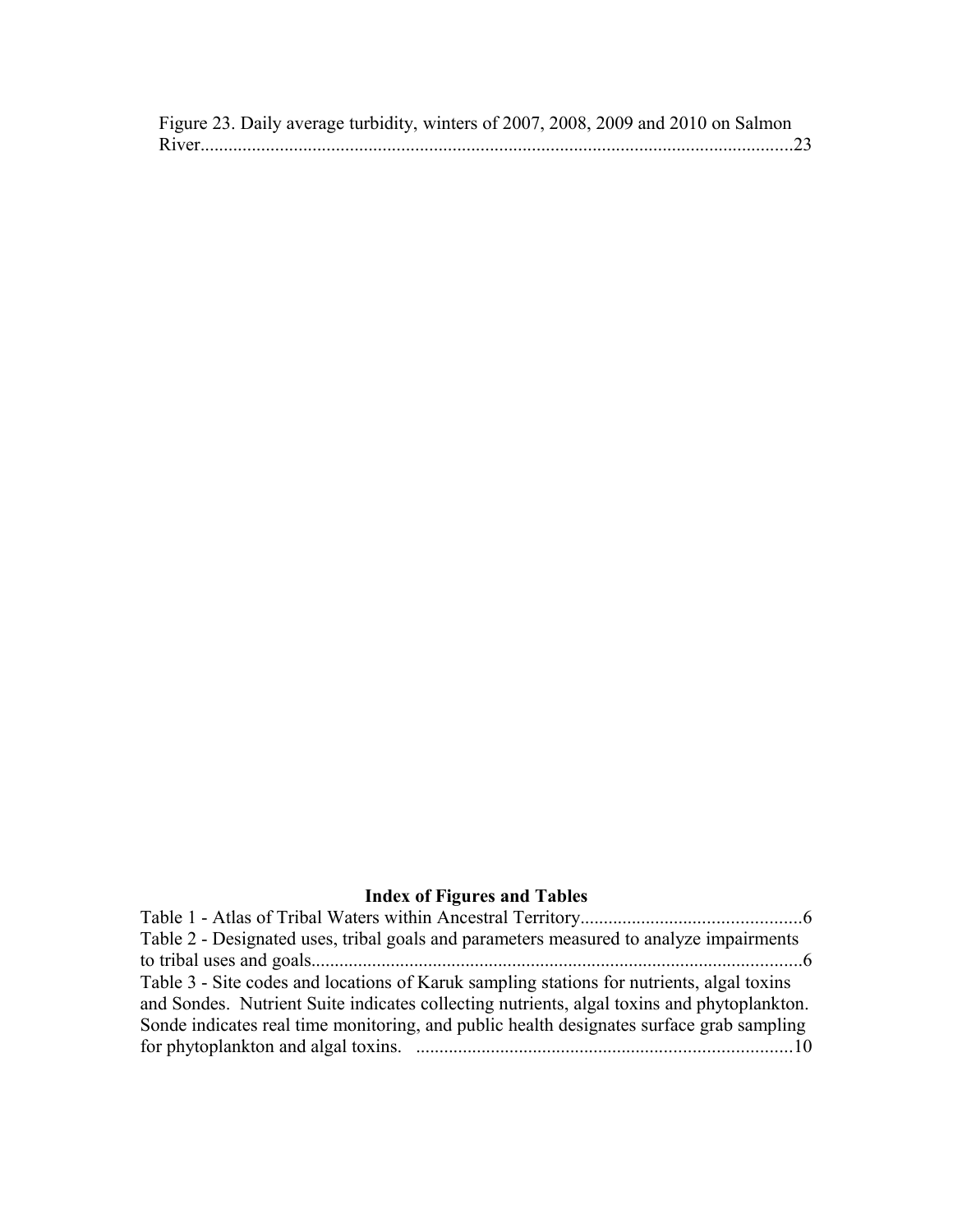| Figure 1. Overview of the Karuk Tribe's water quality monitoring locations along the                                                                                            |
|---------------------------------------------------------------------------------------------------------------------------------------------------------------------------------|
| Klamath River in 2010<br>$\cdot$ 9                                                                                                                                              |
|                                                                                                                                                                                 |
| Figure 3. Daily average temperatures for 3 mainstem Klamath River sites in 2010: below                                                                                          |
|                                                                                                                                                                                 |
| Figure 4. Average of daily average temperature from 2006-2010 at mainstem Klamath                                                                                               |
| River sites: below Iron Gate dam (IG), Seiad Valley (SV), and Orleans (OR)13                                                                                                    |
| Figure 5. Daily average dissolved oxygen levels for 3 mainstem Klamath River sites in                                                                                           |
| 2010: below Iron Gate dam (IG), Seiad Valley (SV), and Orleans (OR)14                                                                                                           |
| Figure 6. Average of average daily dissolved oxygen levels from 2006-2010 at mainstem                                                                                           |
| Klamath River sites: below Iron Gate dam (IG), Seiad Valley (SV), and Orleans (OR) 14                                                                                           |
| Figure 7. Daily average pH levels for 3 mainstem Klamath River sites in 2010: below                                                                                             |
| 14                                                                                                                                                                              |
| Figure 8. Average of average daily dissolved oxygen levels from 2006-2010 at mainstem                                                                                           |
| Klamath River sites: below Iron Gate dam (IG), Seiad Valley (SV), and Orleans (OR)15                                                                                            |
| Figure 9. Daily average water temperatures for the Shasta River from 2007-201016                                                                                                |
| Figure 10. Daily average water temperatures for the Scott River from 2007-201016                                                                                                |
| Figure 11. Daily average water temperatures for the Salmon River from 2007-201017                                                                                               |
| Figure 12. Daily average dissolved oxygen concentrations for the Shasta River from                                                                                              |
| 2007-2010<br>$\ldots$ 17                                                                                                                                                        |
| Figure 13. Daily average dissolved oxygen concentrations for the Scott River from 2007-                                                                                         |
| 2010<br>18                                                                                                                                                                      |
| Figure 14. Daily average dissolved oxygen concentrations for the Salmon River from                                                                                              |
| .18<br>2007-2010.                                                                                                                                                               |
| Figure 15. Daily average pH concentrations for the Shasta River from 2007-201019                                                                                                |
| Figure 16. Daily average pH concentrations for the Scott River from 2007-201019                                                                                                 |
| Figure 17. Daily average pH concentrations for the Salmon River from 2007-201020                                                                                                |
| Figure 18. Total Phosphorus measured in mg/L for all monitored sites during 201020                                                                                              |
| Figure 19. Total Phosphorus measured in mg/L for all monitored sites during 2008-2010.                                                                                          |
| 21                                                                                                                                                                              |
| Figure 20. Total Nitrogen measured in mg/L for all monitored sites during 2010<br>21<br>Figure 21. Total Nitrogen measured in mg/L for all monitored sites during 2008-2010. 22 |
| Figure 22. Daily average turbidity, winters of 2008, 2009 and 2010 on Bluff Creek. 22                                                                                           |
|                                                                                                                                                                                 |
| Figure 23. Daily average turbidity, winters of 2007, 2008, 2009 and 2010 on Salmon<br>.23                                                                                       |
|                                                                                                                                                                                 |

#### 1 **Background**

The Karuk Tribe is the second largest Tribe in California, with over 3,500 Tribal members currently enrolled. The Karuk Tribe is located along the middle Klamath River in northern California. Karuk Ancestral Territory covers over 90 miles of the mainstem Klamath River and numerous tributaries. The Klamath River system is central to the culture of the Karuk People, as it is a vital component of our religion, traditional ceremonies, and subsistence activities. Degraded water quality and quantity has resulted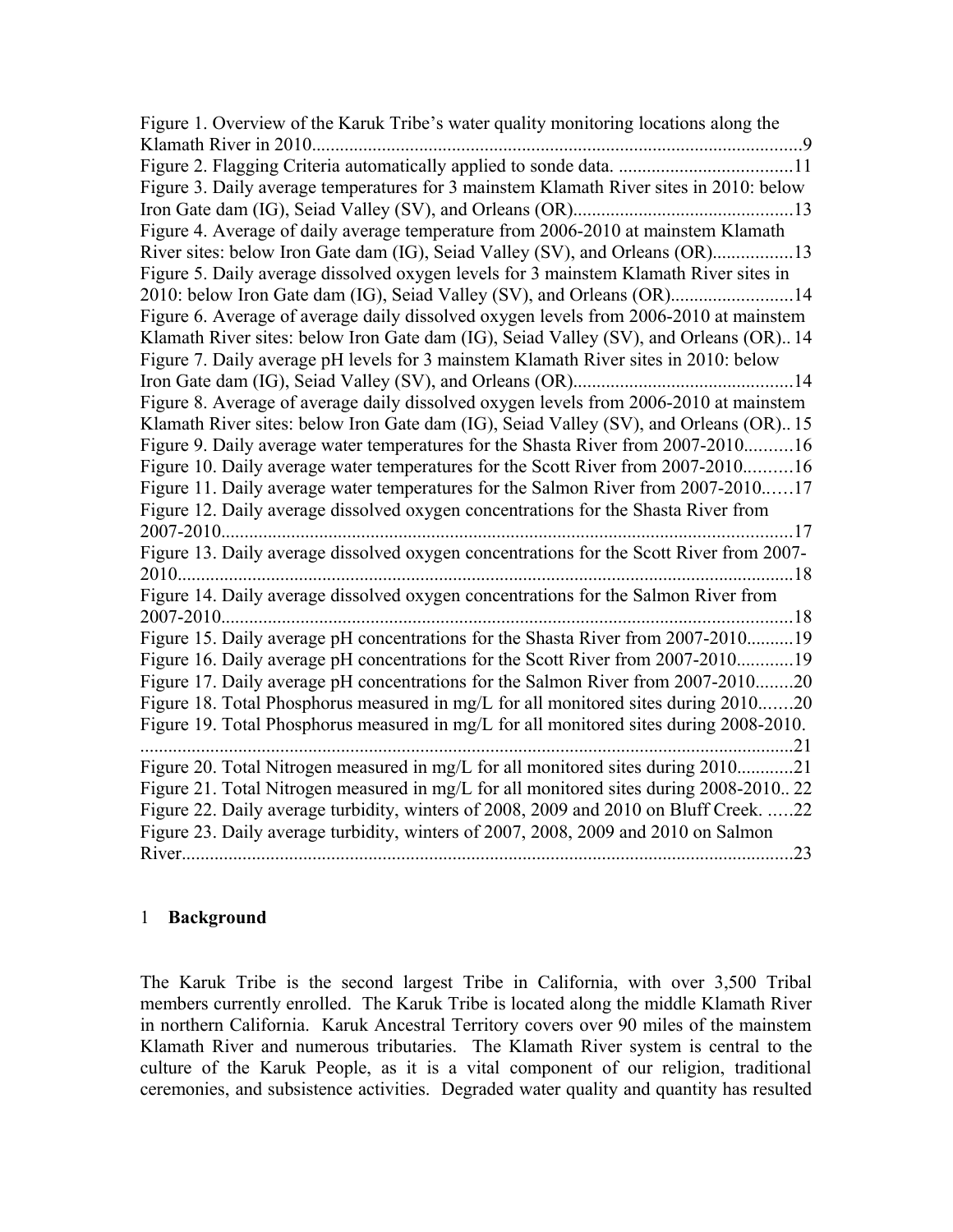in massive fish kills, increased populations of toxic algae, and pandemic fish diseases, in addition to the extreme limitations and burdens applied to our cultural activities.

The Karuk Tribe's Department of Natural Resources has been monitoring daily water quality conditions in the Klamath River since January of 2000 and tributaries to the Klamath River since 1998. The Karuk Tribe has been collaboratively involved in maintaining water quality stations along the Klamath River and its tributaries with the United States Fish and Wildlife Service (USFWS), the United States Geological Survey (USGS), and the Yurok Tribe. The following tables summarize waters within the ancestral territory, tribal uses and goals of these waters, and impairments to these uses and goals (Tables 1-2).

| <b>Atlas of Tribal Waters</b><br><b>Within Ancestral Territory</b> |                |  |  |
|--------------------------------------------------------------------|----------------|--|--|
| Total number of Klamath River<br>miles                             |                |  |  |
| Total number of perennial stream<br>miles                          | 1,900          |  |  |
| Total number of lake acres                                         |                |  |  |
| Total number of wetland acres                                      | <b>UNKNOWN</b> |  |  |

**Table 1 -** Atlas of Tribal Waters within Ancestral Territory

**Table 2 -** Designated uses, tribal goals and parameters measured to analyze impairments to tribal uses and goals.

| <b>Making Assessment Decisions</b>                    |                                                                           |  |  |  |
|-------------------------------------------------------|---------------------------------------------------------------------------|--|--|--|
| <b>Designated Beneficial Uses and Tribal</b><br>Goals | Parameter(s) to be Measured to<br><b>Determine Support of Use of Goal</b> |  |  |  |
| Rare, Threatened, or Endangered Species               | Temperature, DO, pH, Conductivity,                                        |  |  |  |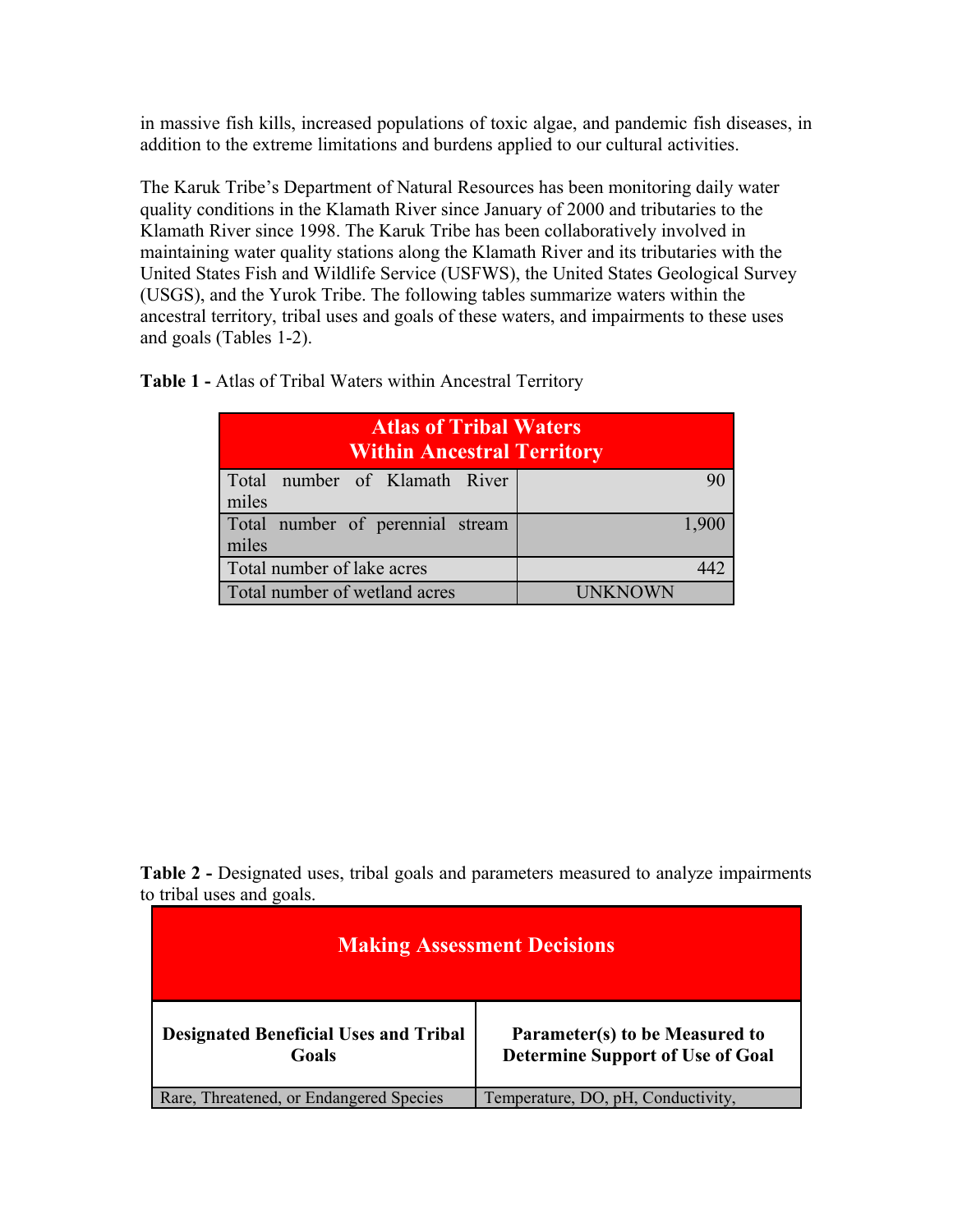| (RARE)                               |                                    |
|--------------------------------------|------------------------------------|
| Subsistence Fishing (FISH)           | Temperature, DO, pH, Conductivity  |
| Cold Freshwater Habitat (COLD)       | Temperature, Turbidity             |
| Cultural Contact Water (CUL-1)       | Temperature, Phosphorus, Nitrogen  |
| Cultural Non-Contact Water (CUL-2)   | Temperature, Phosphorus, Nitrogen  |
| Fish Consumption (FC)                | Temperature, Phosphorus, Nitrogen  |
| Water Contact Recreation (REC-1)     | Temperature, Phosphorus, Nitrogen  |
| Non-Contact Water Recreation (REC-2) | Temperature, Phosphorus, Nitrogen  |
| Spawning, Reproduction, and/or Early | Temperature, DO, pH, Conductivity, |
| Development (SPWN)                   | Turbidity                          |

#### 2 **Purpose of the water quality monitoring program**

The overarching mission of the Karuk Tribe is to protect, promote, and preserve the cultural resources, natural resources, and ecological processes upon which the Karuk People depend. This mission requires the protection and improvement of the quality and quantity of water upstream and flowing through Karuk Ancestral Territory and Tribal trust lands.

The Karuk Tribe Water Quality Program (KTWQP) is currently evaluating the overall condition of water quality on Karuk Ancestral Territory (KAT), monitoring the extent to which water quality changes over time, and identifying problem areas and what areas are in need of protection. Data the KTWQP collects is indispensable in monitoring water quality conditions within the Klamath River Basin and providing valuable information to ongoing water quality management processes. The information produced allows the Karuk Tribe to give valuable input on these land management decisions and demonstrates the Tribe's commitment to sound resource management. The data helps inform managing and regulatory entities so that they can make decisions to prevent water pollution and protect beneficial uses.

The Klamath River in California is listed as an impaired water body under the Clean Water Act (CWA) Section 303(d) list for temperature, nutrients, dissolved oxygen (DO), sediment, and microcystin (NCRWQCB, 2009). The mid-Klamath River can have elevated water temperatures, low dissolved oxygen levels, elevated sediment loads, loading from organic matter, and high levels of the cyanotoxin microcystin. These unsuitable conditions are caused by a variety of factors including the presence of Iron Gate and Copco Reservoirs, hydrological modification, agricultural use, timber harvesting, mining activities, and fire suppression (NCRWQCB, 2009). Beneficial uses that are important to the Karuk Tribe and impacted by poor water quality include, but are not limited to, cultural use (CUL), subsistence fishing (FISH), cold freshwater habitat (COLD), recreation (REC-1 and 2), commercial and sport fishing (COMM), shellfish harvesting (SHELL), rare, threatened, or endangered species (RARE), migration of aquatic organisms (MIGR), spawning, reproduction, and/or early development (SPWN), and wildlife habitat (WILD) (NCRWQCB, 2007).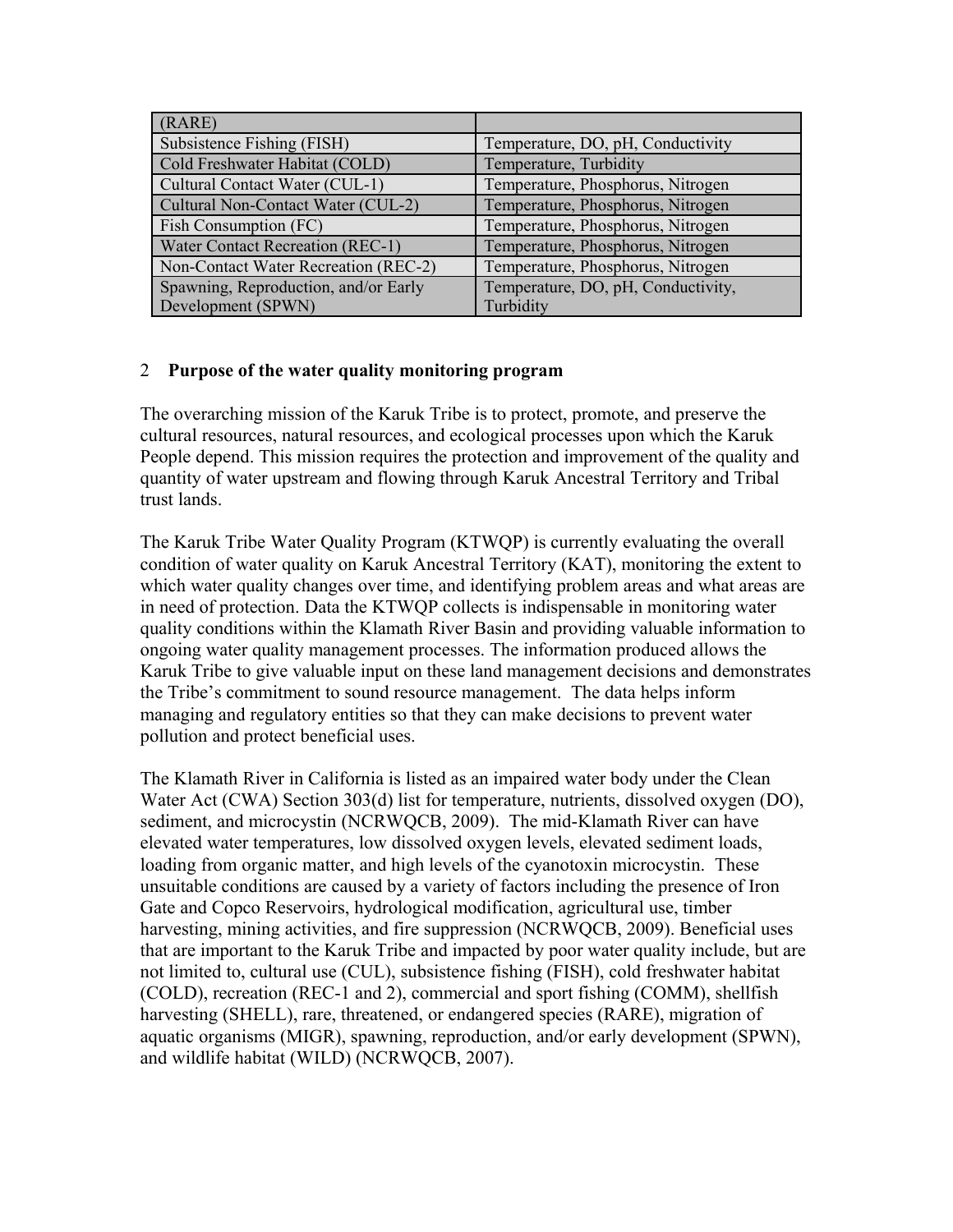The data that the KTWQP collects is useful to Tribes, state and federal processes, and restoration efforts to assess current and past water quality conditions in the mid-Klamath River. For example, the North Coast Regional Water Quality Control Board (NCRWQCB) has developed a Total Maximum Daily Load (TMDL) for the Klamath River and has begun implementing TMDL's in the Scott, Shasta, and Salmon Rivers. KTWQP data was used in the development of the technical portion of the TMDL's. Compliance points for tracking water quality improvements through TMDL implementation were placed at KTWQP long-term monitoring locations. On February 18, 2010, forty-eight entities signed on to the Klamath Hydroelectric Settlement Agreement (KHSA) to remove the four lower dams of the Klamath Hydro Project (KHP). For this agreement, water quality monitoring will occur to establish baseline water quality conditions before the dams are removed in 2020.

The Karuk Tribe has established water quality standards for waters within KAT. The details of these standards are outlined in the Karuk Tribe Water Quality Monitoring Plan (Karuk, 2002).

#### **3 Collaboration/Coordination with other groups addressing water quality concerns**

The KTWQP has found that the key to a successful water quality program in the Klamath is to build collaborative relationships and coordinate with other entities in the basin. This adds credibility to our data sets, builds trust in our monitoring techniques, stretches water quality dollars by combining and coordinating monitoring efforts whenever feasible, and increases the Tribe's ability to conduct research and monitoring in the mid-Klamath. Our partners include: Yurok Tribe, Klamath Tribes, Hoopa Tribe, Quartz Valley Indian Community, Resighini Rancheria, Humboldt State University, Oregon State University, UC Berkeley, U.S. Fish and Wildlife Service, EPA Region IX, North Coast Regional Water Quality Control Board, State Water Resources Control Board, U.S. Forest Service, U.S Geological Survey, Humboldt County, Salmon River Restoration Council, Mid Klamath Watershed Council, Institute for Fisheries Resources, Pacific Coast Federation of Fishermen's Associations, and Klamath Riverkeeper.

The KTWQP participates in many collaborative workgroups. Our contribution can include attending meetings, providing constructive feedback, helping to set research and monitoring priorities, working in technical subgroups, looking for and supporting grant proposals, and conducting monitoring and research. Some of the workgroups we participate in include: the Klamath Blue Green Algae Workgroup, State Blue Green Algae Workgroup, Klamath Basin Monitoring Group, Klamath Tribal Water Quality Workgroup, and Klamath Fish Health Assessment Team.

#### 4 **Design of our water quality monitoring program**

The purpose of the Karuk Tribe's water quality monitoring program is to evaluate the quality of water flowing into, through, and out of Karuk Ancestral Territory and Tribal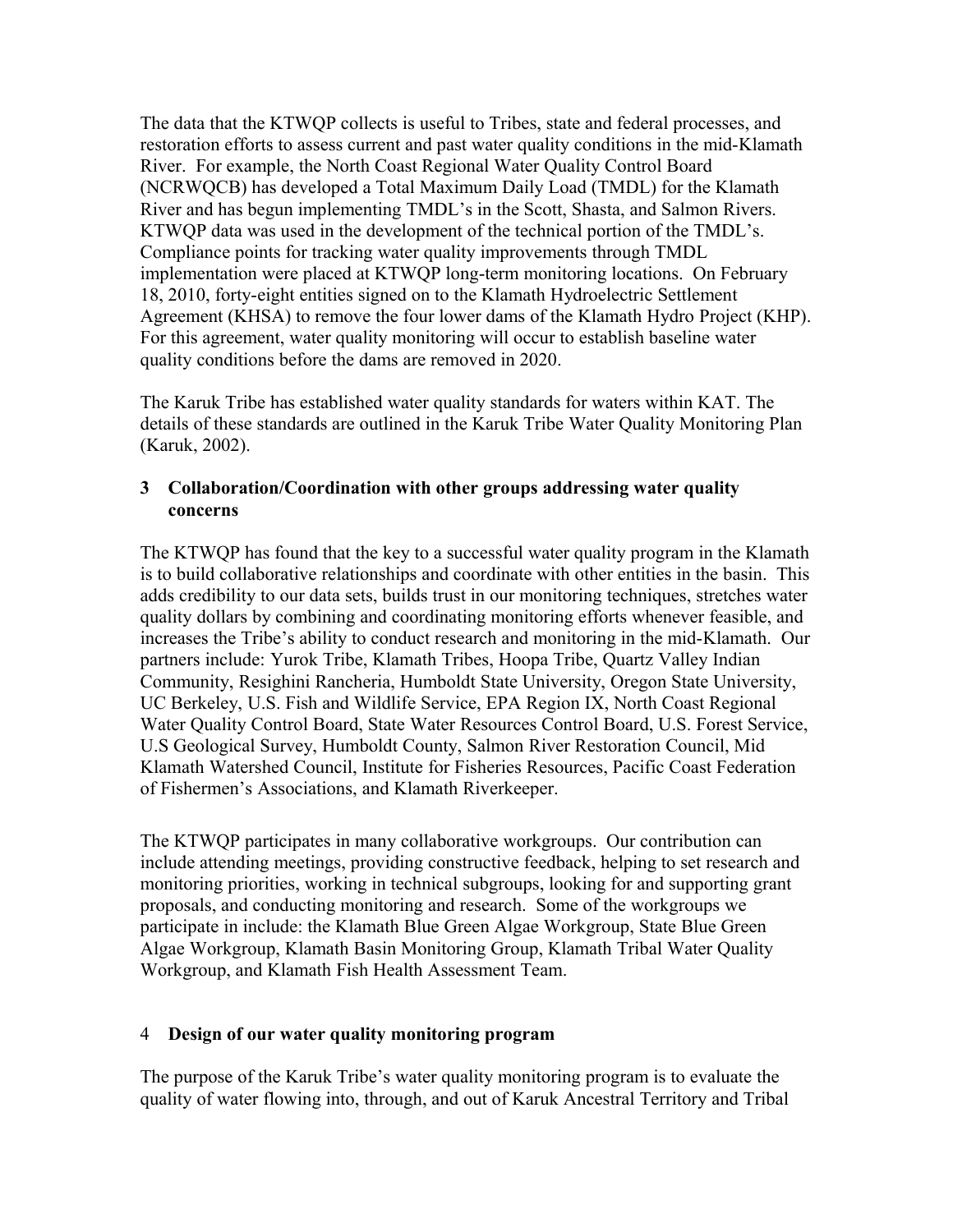Trust lands. We have combined the Tribe's goals with those of our collaborators listed above to establish a network of monitoring stations. The KTWQP is concerned about waters entering and above the KAT, and since most agencies do not monitor water quality in the mid-Klamath, we have established monitoring stations both within and above KAT. These stations form a longitudinal profile of water quality conditions along the mid-Klamath River and associated major tributaries.





Nutrient grab samples and phytoplankton are collected both in the Klamath River and the major tributaries, whereas public health monitoring for algal toxins occurs just in the mainstem (Table 3). With the exception of the Scott River, continuous water quality monitoring stations are located at USGS gauging stations. This sampling focuses around the summer base flow (the growing season), which is generally from May-October. This is commonly when water quality impairments stress beneficial uses. However, grab sampling may continue throughout the year to help establish annual baseline load conditions.

Frequency of sampling is greatly dependent on resources and monitoring objectives. For our sampling, we focus our resources on increasing frequency when the dynamics are changing at the greatest rate for that parameter. For example, nutrient and phytoplankton dynamics are in flux more over the growing season than during the rest of the year.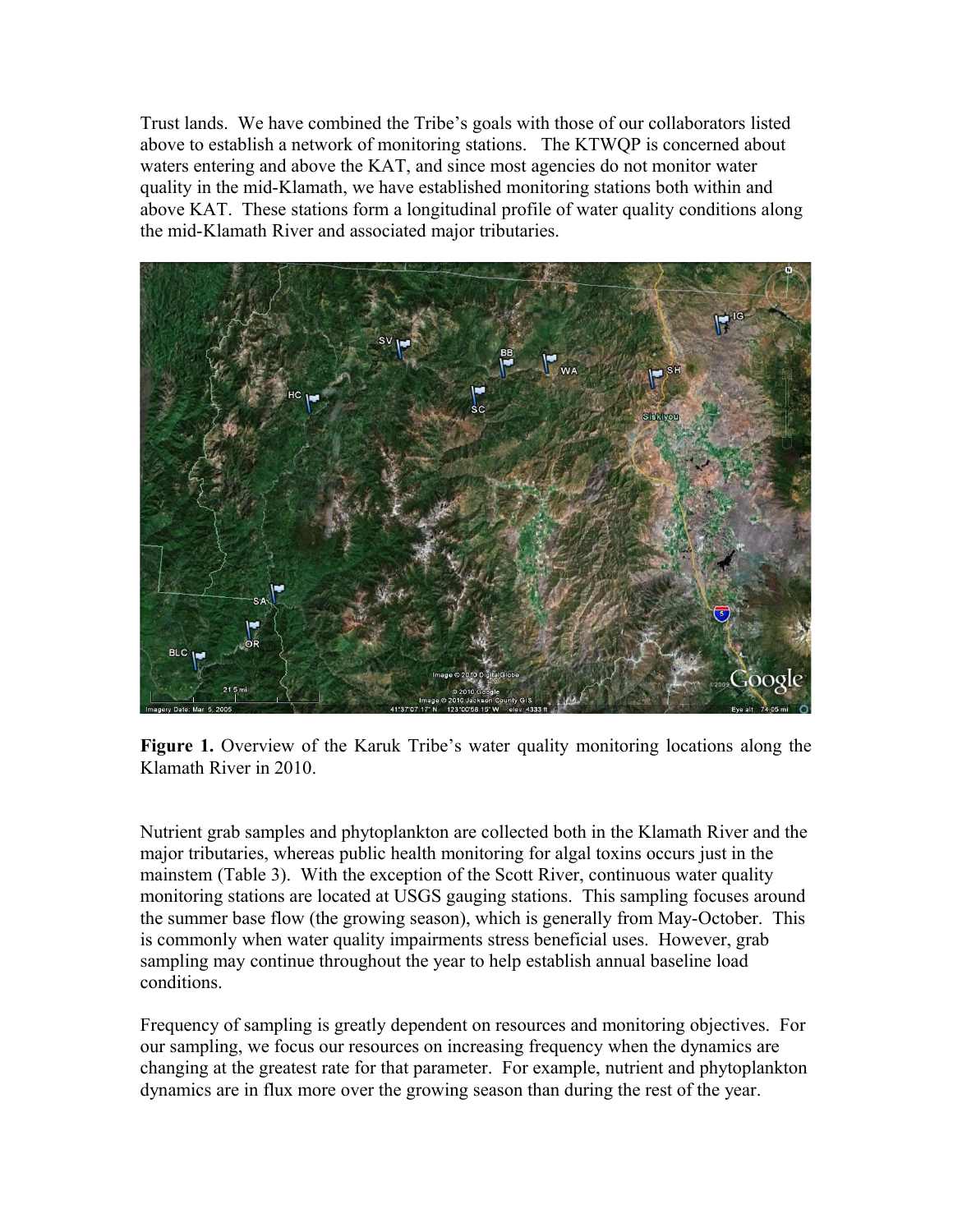Therefore, grab samples may be collected approximately bimonthly (2x/month) during the growing season (May-October) and monthly the remainder of the year. Public health monitoring frequency is aimed at being able to inform the public of health threats. Therefore, in KAT, sampling frequency increases during August and September when the peak of the bloom has been documented (Kann and Corum 2009).

During the winter and early spring months the KTWQP collects turbidity data at Bluff Creek and the Salmon River. These sites were chosen to monitor the effect of road decommissioning projects within these watersheds. Sediment run-off is generally during the wet, rainy winter months and during the spring when rain-on-snow events can occur.

**Table 3 -** Site codes and locations of Karuk sampling stations for nutrients, algal toxins and Sondes. Nutrient Suite indicates collecting nutrients, algal toxins and phytoplankton. Sonde indicates real time monitoring, and public health designates surface grab sampling for phytoplankton and algal toxins.

| <b>2009 Locations and Parameters Monitored</b> |                  |           |                |                |                |                |                         |
|------------------------------------------------|------------------|-----------|----------------|----------------|----------------|----------------|-------------------------|
| Site                                           | Latitude         | Longitude | Nutrient       | Sonde          | Public         | Winter         | Location                |
| ID                                             |                  |           | Suite          |                | Health         | Turbidity      |                         |
| <b>BLC</b>                                     | N <sub>41</sub>  | W 123     |                | $\overline{X}$ |                | X              | <b>Bluff Creek near</b> |
|                                                | 14.417           | 39.417    |                |                |                |                | mouth                   |
| <b>OR</b>                                      | N <sub>41</sub>  | W 123     | X              | $\mathbf{X}$   | X              |                | Klamath River at        |
|                                                | 18.336           | 31.895    |                |                |                |                | Orleans                 |
| <b>SA</b>                                      | N <sub>41</sub>  | W 123     | $\overline{X}$ | $\overline{X}$ |                | $\overline{X}$ | Salmon River at         |
|                                                | 22.617           | 28.633    |                |                |                |                | <b>USGS</b> Gage        |
| HC                                             | N <sub>41</sub>  | W 123     | $\overline{X}$ |                | $\overline{X}$ |                | <b>Klamath River</b>    |
|                                                | 43.780           | 25.775    |                |                |                |                | downstream of           |
|                                                |                  |           |                |                |                |                | Happy Camp              |
| <b>SV</b>                                      | N 41             | W 123     | X              | X              | X              |                | Klamath River           |
|                                                | 50.561           | 13.132    |                |                |                |                | downstream of           |
|                                                |                  |           |                |                |                |                | Seiad Valley            |
| <b>SC</b>                                      | $\overline{N41}$ | W 123     | $\overline{X}$ | $\overline{X}$ |                |                | Scott River at          |
|                                                | 46.100           | 01.567    |                |                |                |                | Johnson's Bar           |
| <b>BB</b>                                      | N <sub>41</sub>  | W 122     | X              |                | X              |                | <b>Brown Bear River</b> |
|                                                | 49.395           | 57.718    |                |                |                |                | Access on Klamath       |
|                                                |                  |           |                |                |                |                | River                   |
| <b>WA</b>                                      | N <sub>41</sub>  | W 122     | $\overline{X}$ |                |                |                | Klamath River at        |
|                                                | 50.242           | 51.895    |                |                |                |                | Walker Bridge           |
| <b>SH</b>                                      | N 41             | W 122     | X              | X              |                |                | Shasta River at         |
|                                                | 49.390           | 35.700    |                |                |                |                | <b>USGS</b> Gage        |
| IG                                             | N <sub>41</sub>  | W 122     | $\overline{X}$ | $\overline{X}$ |                |                | <b>Klamath River</b>    |
|                                                | 55.865           | 26.532    |                |                |                |                | below Iron Gate         |
|                                                |                  |           |                |                |                |                | <b>Hatchery Bridge</b>  |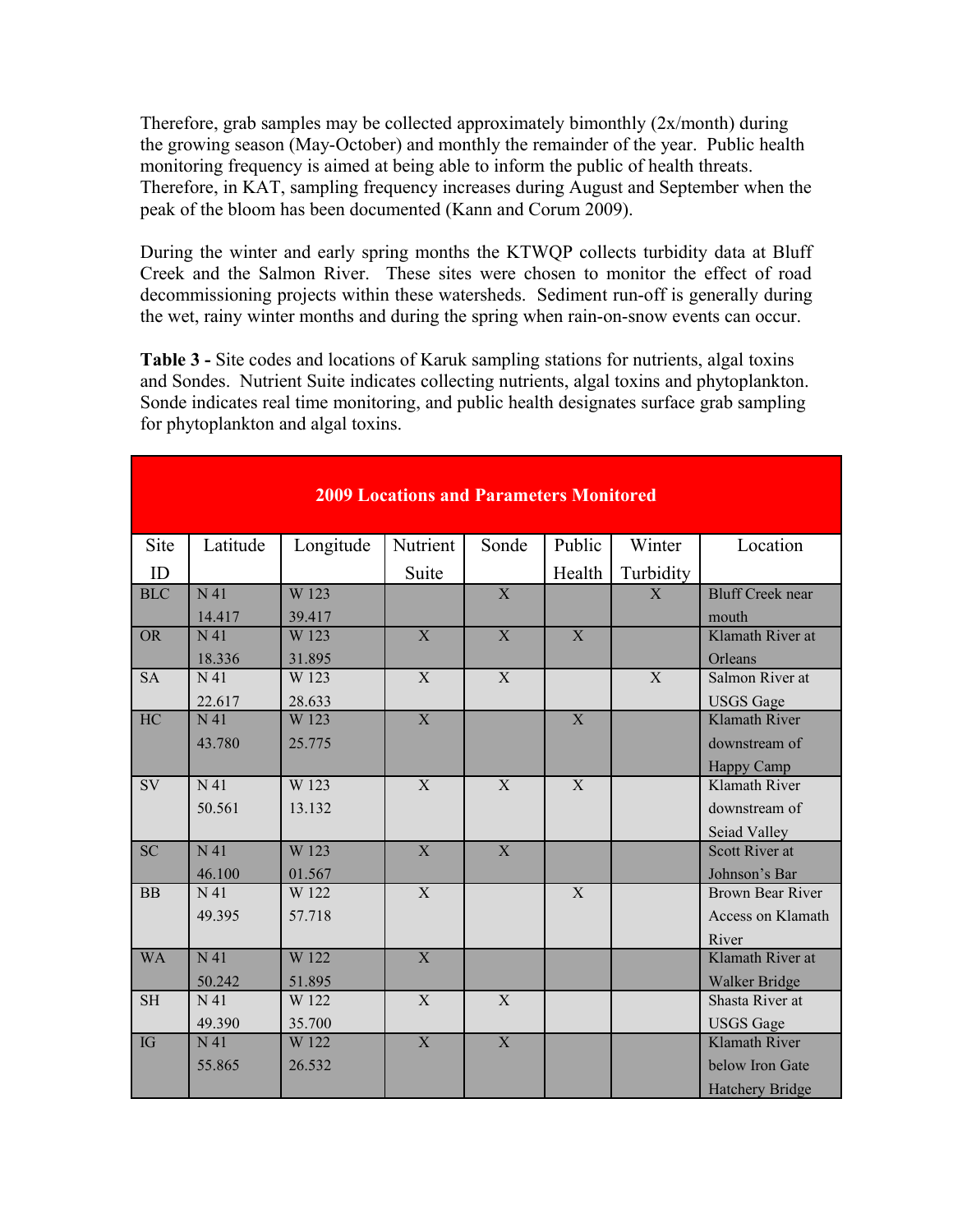Further discussion of monitoring protocols and procedures can be found in the KTWQP's Annual Monitoring Report, formerly Water Quality Assessment Report, and the Mid-Klamath River Nutrient, Periphyton, Phytoplankton and Algal Toxin Sampling Analysis Plan.

#### **5 How water quality data is interpreted and managed**

The Yurok Tribe received a grant under the Environmental Information Exchange Network Program and used it to develop the Yurok Tribe Environmental Data Storage System (YEDSS). This system has been shared with the Klamath Basin Tribal Water Quality Workgroup, including the Karuk Tribe. All sonde and nutrient sampling data will be entered and stored in YEDSS. YEDSS utilizes user defined flag criteria which are automatically applied to the data set. This is very useful in QA/QC screening. Data entries that fall outside excepted ranges are automatically flagged for further analysis. See example in Figure 2.



**Figure 2.** Flagging Criteria automatically applied to sonde data.

Raw data and data that have under-gone further QA/QC are automatically archived separately. Metadata associated with each data type are also stored within the system and can be easily accessed when questions arise. Phytoplankton, and algal toxin data will be entered into Excel spreadsheets that are checked for accuracy by the Project Manager and backed up onto the KTWQP network, and an external hard drive system that is maintained offsite.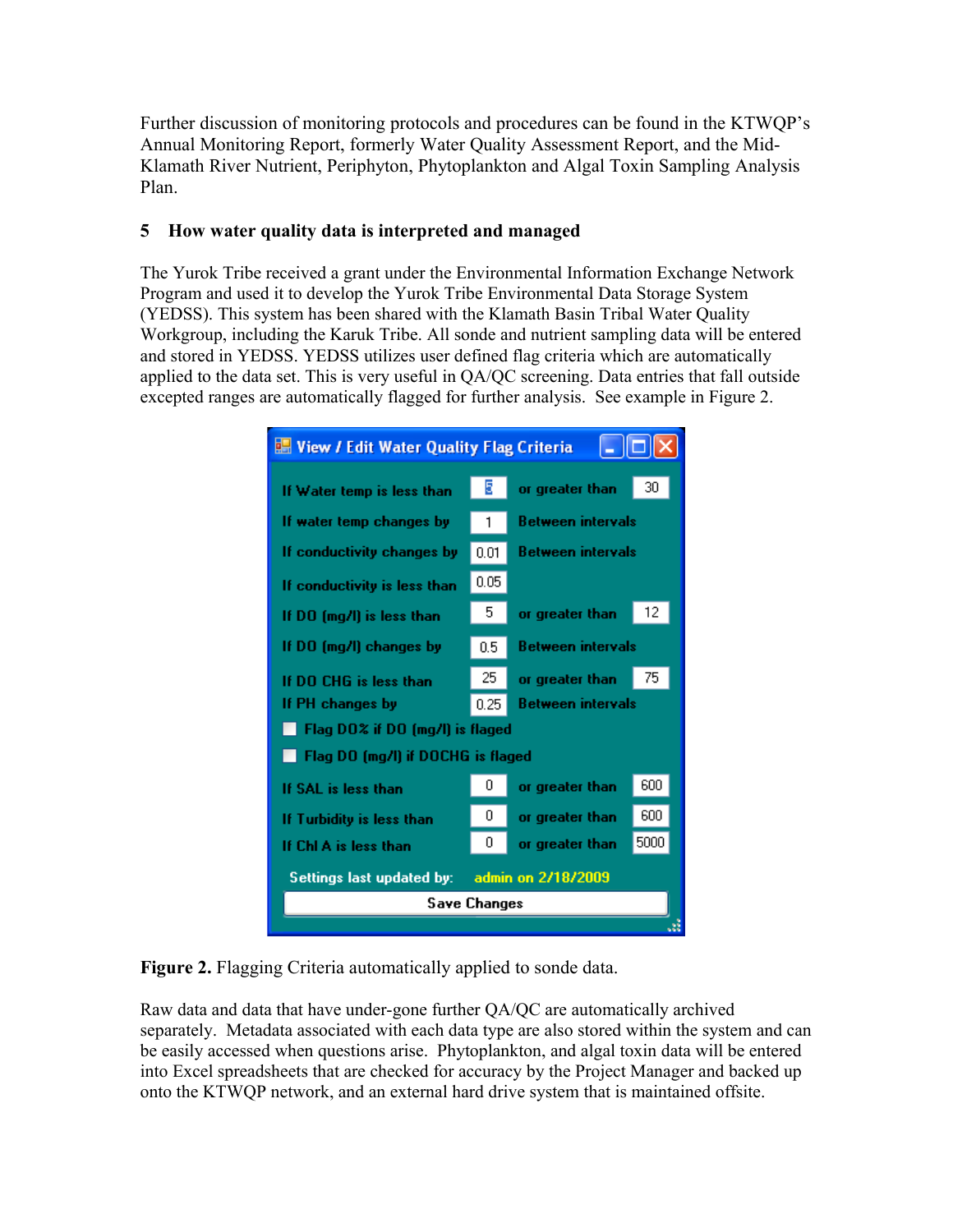Data is compiled using spreadsheets and YEDDS. Graphical and statistical analysis are used to asses the current status and trends of monitored water bodies. In addition, comparisons between sites can also be made. (Final Guidance 106 CWA 4-21) Overall water quality is evaluated using standards put forth in the Karuk Tribe's Water Quality Control Plan. Assessment of data also includes the evaluation of field methodology and data quality. Data collected is then submitted electronically to EPA and made publicly available. Data may be utilized by other Tribes, agencies, and entities to help direct water resource management actions.

#### **6 Results of water quality monitoring during this project period**

The associated Water Quality Assessment Report spreadsheet describes current impairments.

The sonde data presented in Figures 3-8 shows seasonal temperature, dissolved oxygen and pH trends at mainstem Klamath River monitoring sites. In 2010, Seiad Valley (SV) and Orleans (OR) monitoring locations had similar thermographs when looking at daily averages. The Iron Gate (IG) site had less variability in average temperature fluctuations than SV or OR, and average temperatures were lower from July-August (Figure 3). This trend is further emphasized when looking at the average temperature over a five year period from 2006-2010 (Figure 4). The IG site is just below Iron Gate dam, and the dam release seems to have a moderating effect on water temperature, providing slightly warmer water in the fall and winter and colder water during summer peak temperatures. The Tribally adopted temperature standard has 21C as the acute standard over which temperatures may be lethal for salmonids (Karuk, 2002). All sites exceed 21C during June-July. In 2010, IG had 29 consecutive days at or above 21C. The SV site experienced 54 days above 21C. The Orleans site had 46 days at or above 21C. This data supports the designation for impaired water temperature.

Average daily dissolved oxygen (DO) levels are generally higher at OR and decreased at more upstream sites in 2010 (Figure 5). Five-year DO daily averages show the seasonal DO differences between sites are less extreme in the middle of the summer when water temperatures are the highest (Figures 4 and 6). Iron Gate dam definitely seems to have a negative impact on DO levels in late September and October. At this time, DO levels below the dam are dropping, whereas at other locations along the Klamath River, the DO levels are increasing (Figure 5 and 6). This is of concern since this timing overlaps with fall-run salmonid migration and spawning.

Average daily pH trends vary between mainstem sites (Figures 7-8). Orleans has the least seasonal variability; daily average pH stays below 8.5. The Karuk Tribe has an adopted standard of 6.5<pH<8.5 (Karuk Tribe, 2002). In 2010, SV and OR have incomplete data sets due to probe malfunction. Looking at the 5-year trend shows that pH generally peaks in late July and August at SV, with exceedances above 8.5. Of all the mainstem sites, IG has the most exceedances for the Tribal pH standard, with a spike in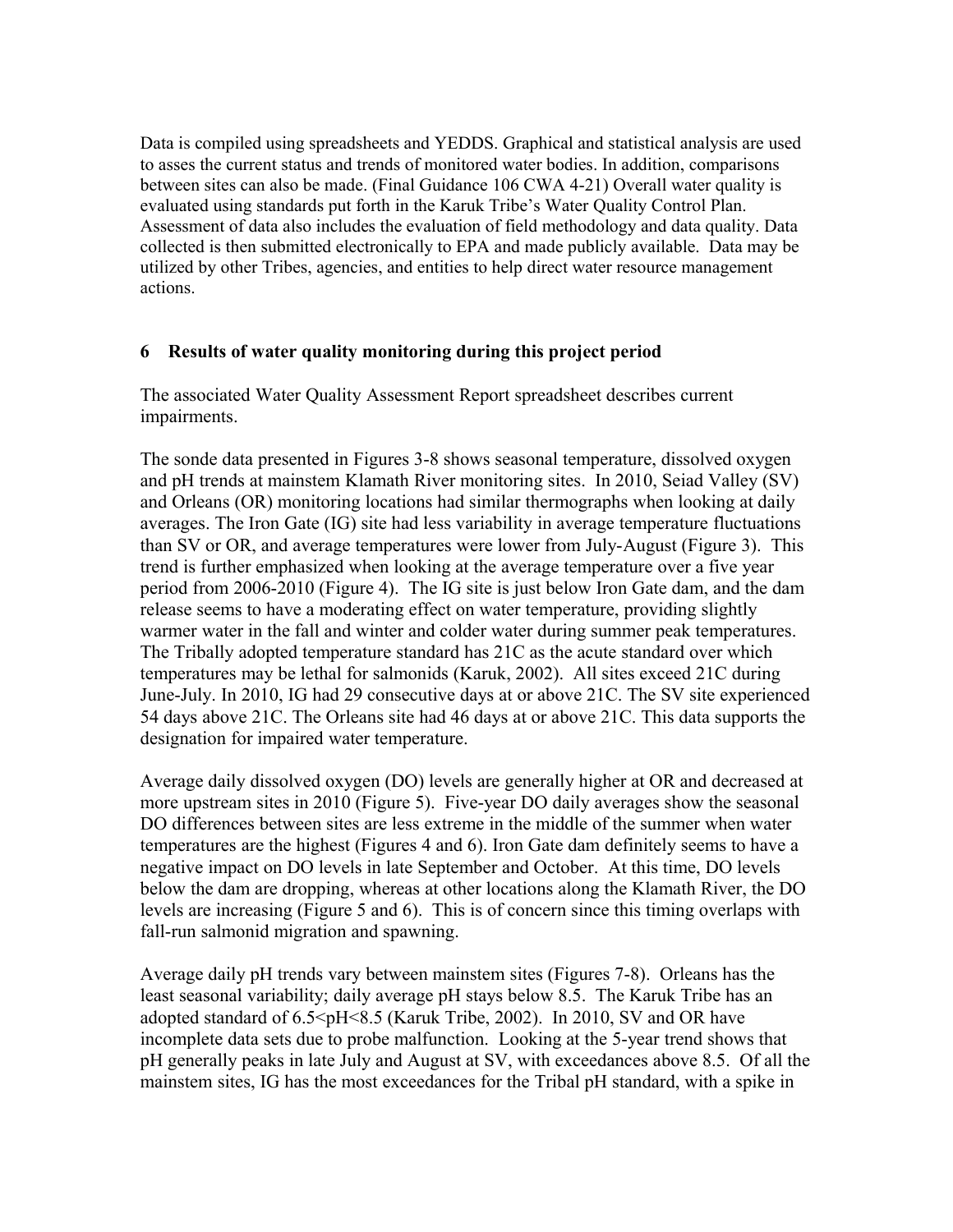pH occurring between mid-august into mid-September. The average daily pH at IG for 2006-2010 exceeded 8.5 for most of August and September.

**Figure 3.** Daily average temperatures for 3 mainstem Klamath River sites in 2010: below Iron Gate dam (IG), Seiad Valley (SV), and Orleans (OR).



**Figure 4.** Average of daily average temperature from 2006-2010 at mainstem Klamath River sites: below Iron Gate dam (IG), Seiad Valley (SV), and Orleans (OR).



**Figure 5.** Daily average dissolved oxygen levels for 3 mainstem Klamath River sites in 2010: below Iron Gate dam (IG), Seiad Valley (SV), and Orleans (OR).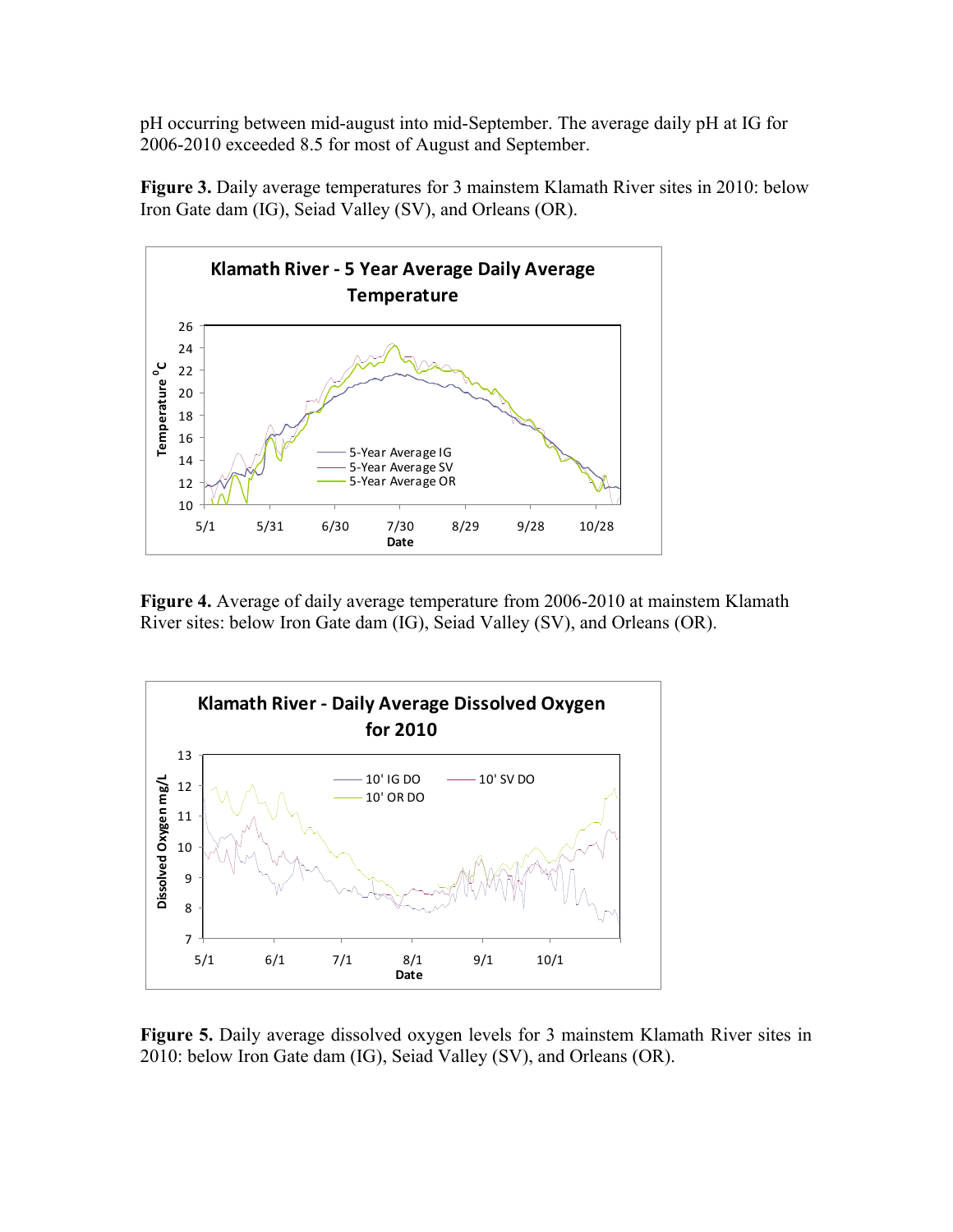

**Figure 6.** Average of average daily dissolved oxygen levels from 2006-2010 at mainstem Klamath River sites: below Iron Gate dam (IG), Seiad Valley (SV), and Orleans (OR).



**Figure 7.** Daily average pH levels for 3 mainstem Klamath River sites in 2010: below Iron Gate dam (IG), Seiad Valley (SV), and Orleans (OR).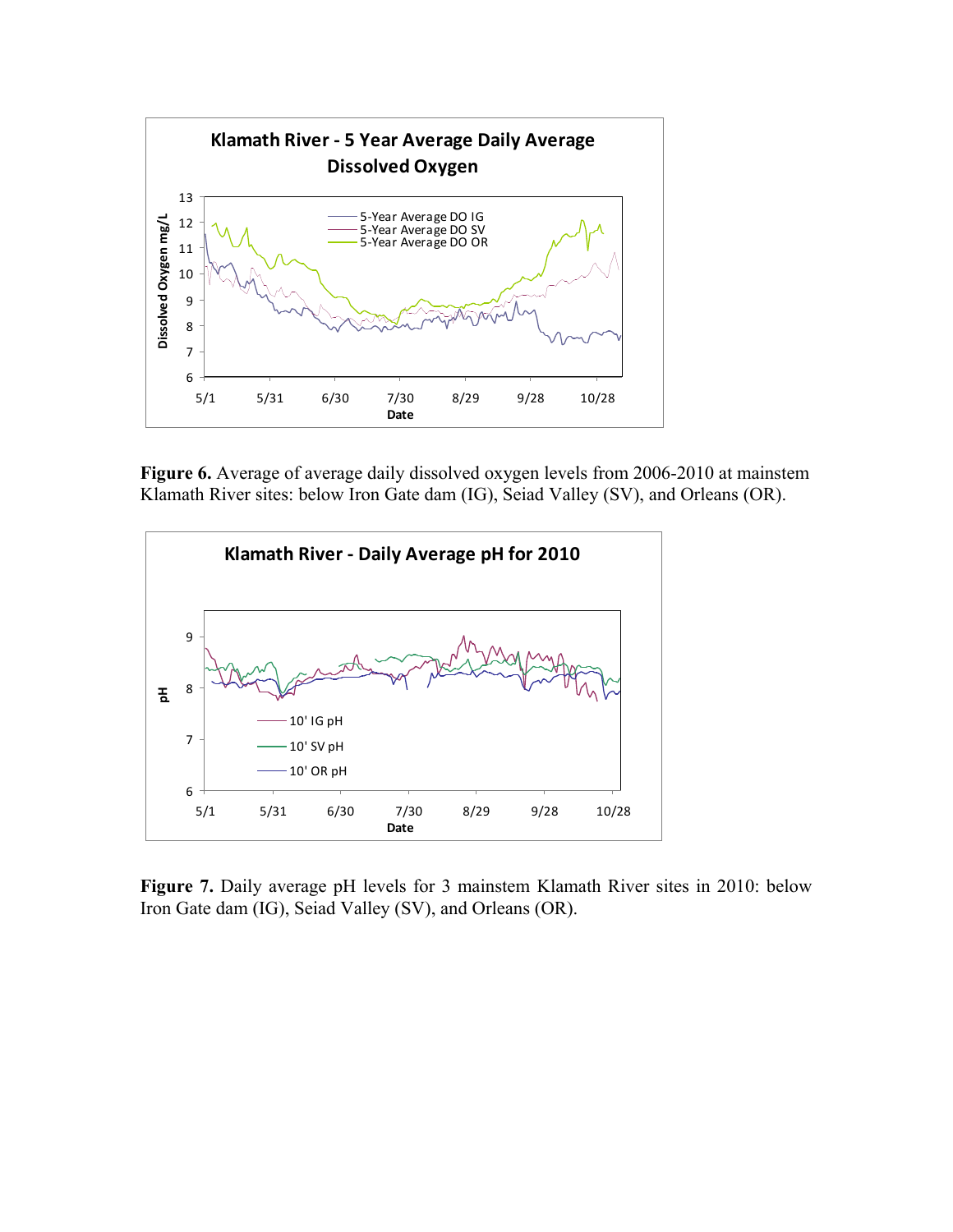

**Figure 8.** Average of average daily dissolved oxygen levels from 2006-2010 at mainstem Klamath River sites: below Iron Gate dam (IG), Seiad Valley (SV), and Orleans (OR).

The KTWQP have monitored three major Klamath tributaries with datasondes since 2006: the Shasta, Scott, and Salmon Rivers. Each of the tributaries has some similar seasonal trends in regards to water quality parameters. In 2010, all monitored tributaries had highest daily average temperatures in late July and early August, followed by a drop in temperature around the first week of August (Figures 9-11). These water temperatures correlate with high air temperatures in July, followed by isolated summer thunderstorms in early August. At all sites in 2010, water temperatures started to decline steadily in early October. All sites exceeded the acute and chronic temperature threshold of 21C and 15.5C, respectively, in the Karuk Tribe's adopted water quality standards (Karuk Tribe, 2002). Water temperature differed among sites towards the beginning of summer. The Shasta River exceeded 21C for 54 days (Figure 9). The Scott River had 13 days of recorded exceedences. The low number is in part due to sonde failure occurring during peak water temperatures (Figure 10). The Salmon River only had 3 recorded exceedences of 21C (Figure 11).

The Scott and Shasta river monitoring sites DO dropped below the Tribal standard of 8.0 mg/l in 2010 (Figures 12-13). Keep in mind that these figures are daily averages of DO, and a figure with daily minimums would show even greater exceedances. Salmon River did not fall below the 8.0mg/l DO threshold this year. In 2010, the lowest DO levels occurred in later July and August.

Average daily pH varies between tributary sites (Figures 15-17). The Salmon River site had a pH of around 8 for most of the season (Figure 17). The Scott River site, had some exceedances of 8.5 in 2010 (Figure 16). Unfortunately, the Scott River sonde experienced failure during the peak of pH readings. The Shasta River is listed as impaired for pH and had levels at or above 8.5 for most of the season monitored from June-October from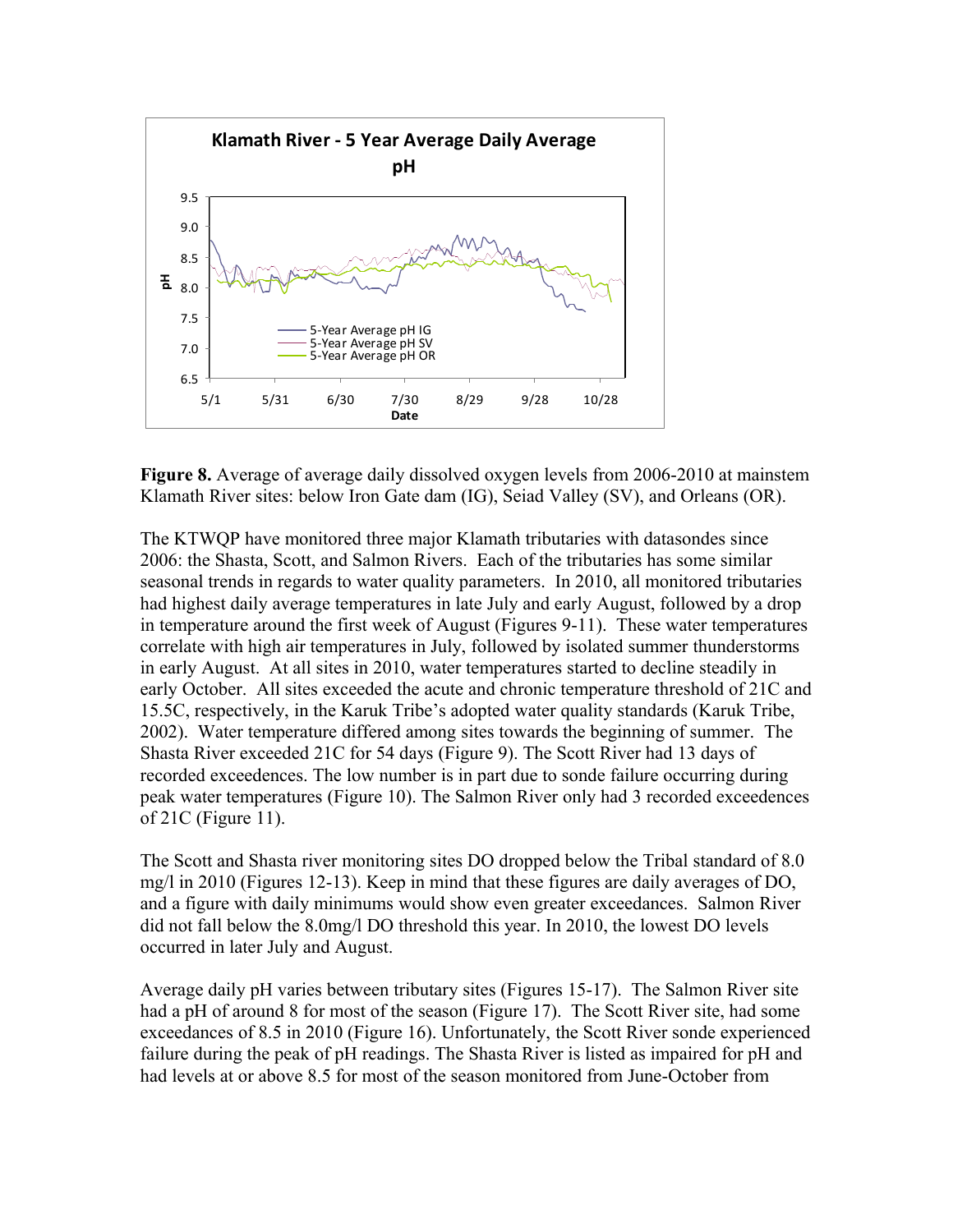2006-20010 (Figure 15). Elevated pH levels in the Shasta are probably due in part to higher alkalinity levels.



**Figure 9.** Daily average water temperatures for the Shasta River from 2007-2010.



Figure 10. Daily average water temperatures for the Scott River from 2007-2010.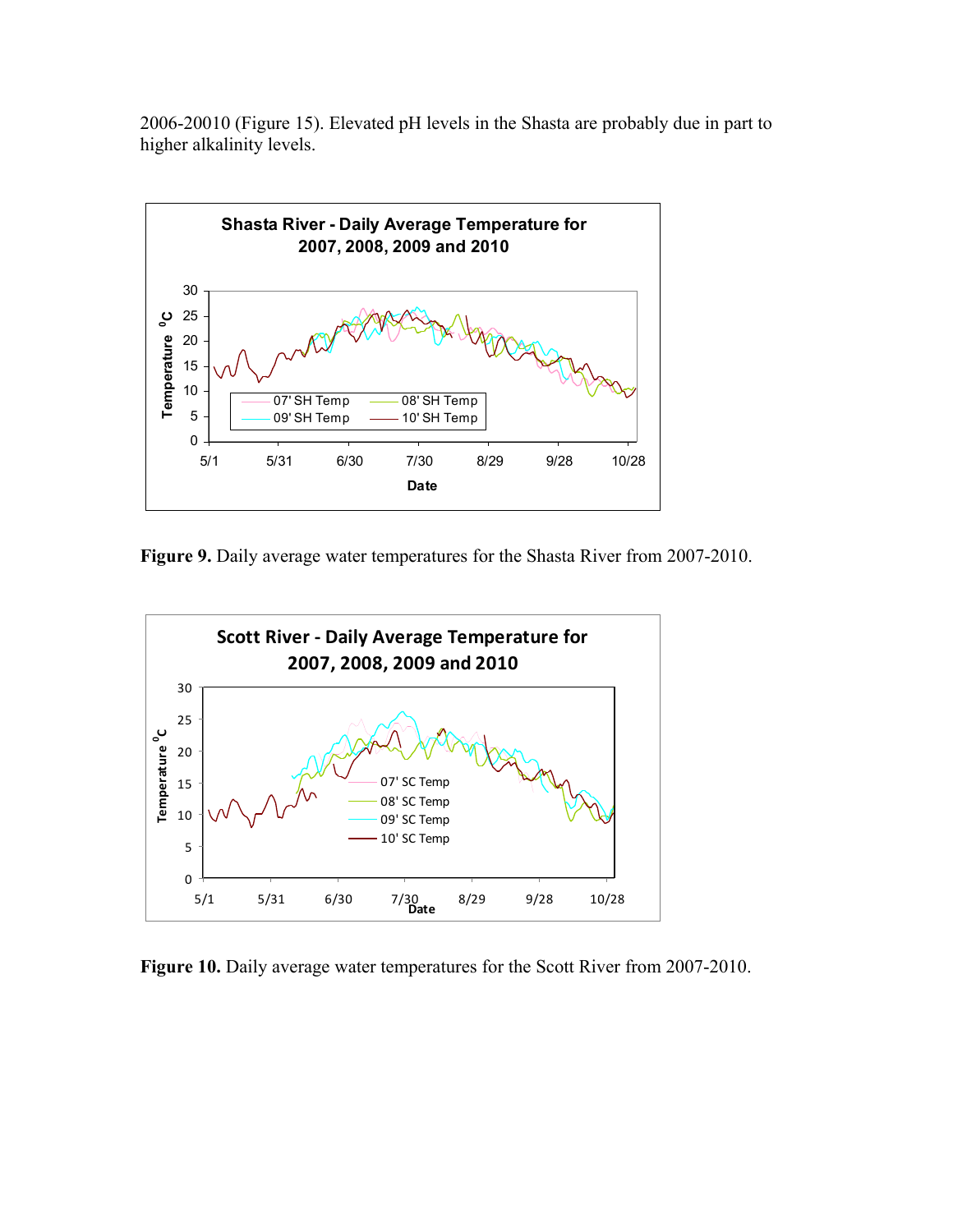

Figure 11. Daily average water temperatures for the Salmon River from 2007-2010.



**Figure 12.** Daily average dissolved oxygen concentrations for the Shasta River from 2007-2010.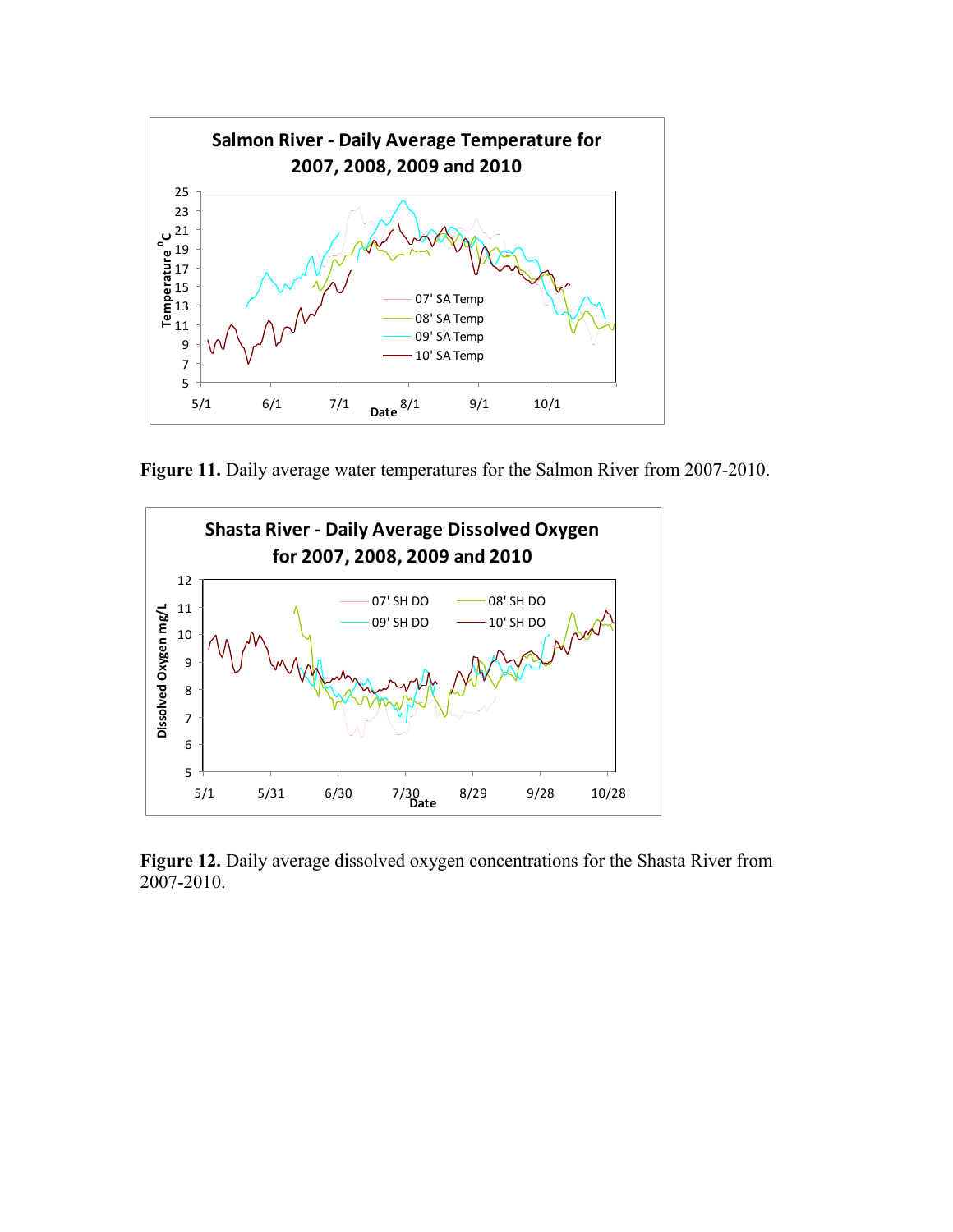

**Figure 13.** Daily average dissolved oxygen concentrations for the Scott River from 2007- 2010.



**Figure 14.** Daily average dissolved oxygen concentrations for the Salmon River from 2007-2010.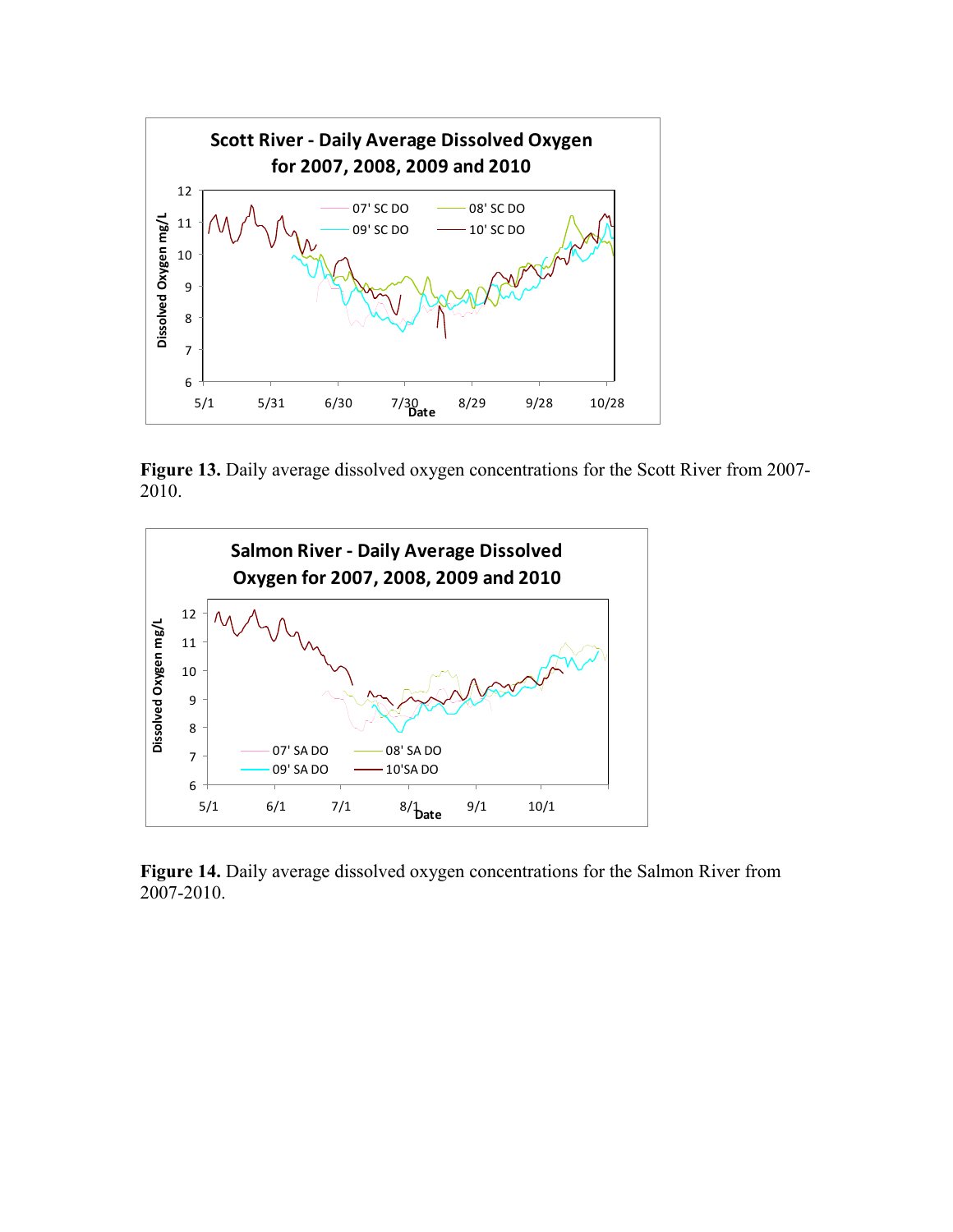

**Figure 15.** Daily average pH concentrations for the Shasta River from 2007-2010.



Figure 16. Daily average pH concentrations for the Scott River from 2007-2010.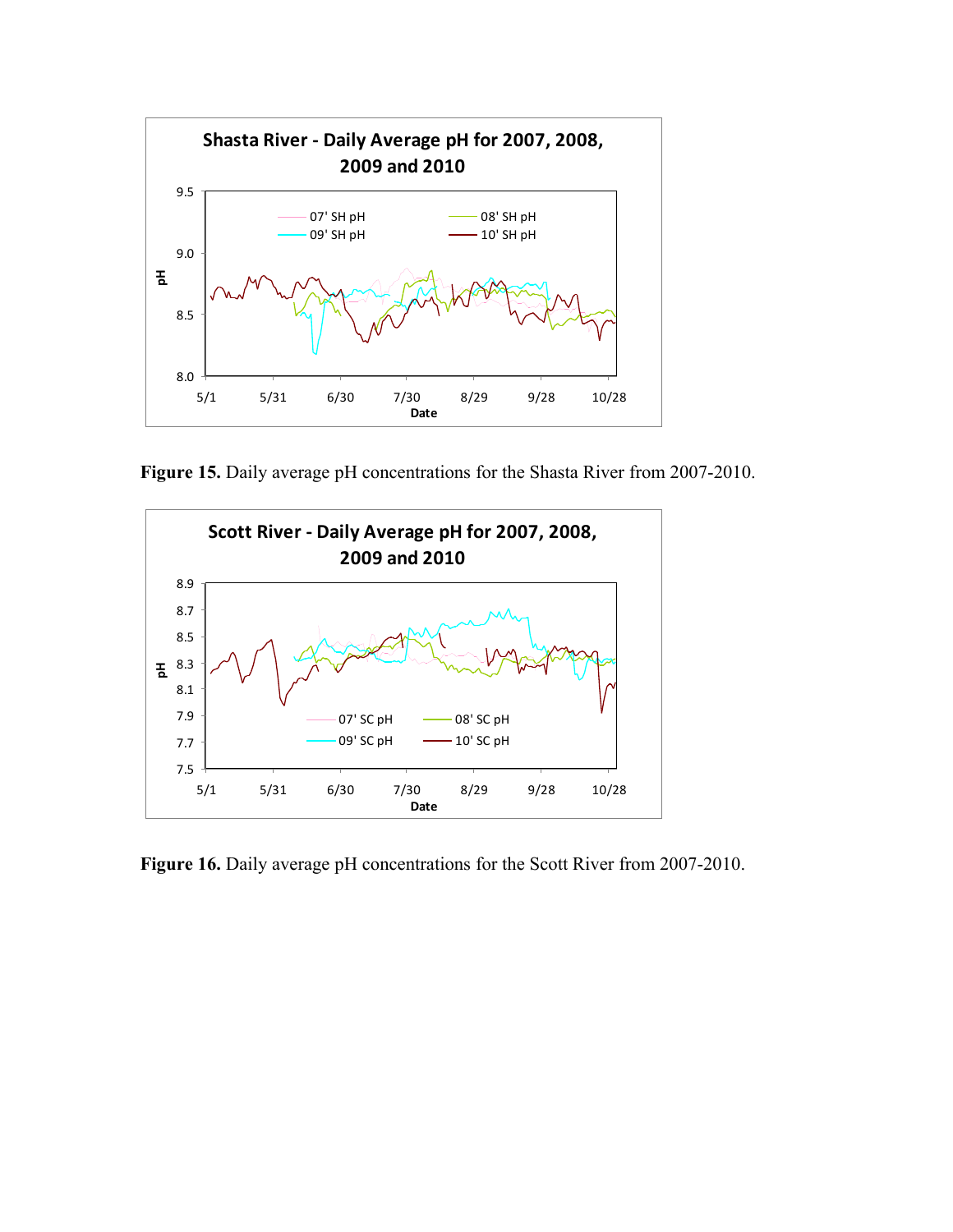

**Figure 17.** Daily average pH concentrations for the Salmon River from 2007-2010.

Nutrient samples were collected by the KTWQP in 2008, 2009 and 2010 from the mainstem Klamath and major tributaries. Total phosphorus (TP) results for 2010 from the mainstem show the Iron Gate and Walker Bridge sites have the highest overall levels (Figure 18). TP levels decrease as one travels down river to SV, HC and OR sites. The longitudinal trends were similar in 2008 and 2009 (Figure 19). In 2010 there was a shift in December where OR TP levels slightly exceed the upriver sites. For total nitrogen (TN), mainstem concentrations were highest at the most upriver sites (IG and WA) (Figures 20-21). TN concentrations increased throughout the season, at least doubling between May and October. In 2008, 2009 and 2010 the Shasta River had the highest TP concentration, and the Scott and Salmon Rivers the lowest. For TN, SH had higher levels than the other tributaries.



**Figure 18.** Total Phosphorus measured in mg/L for all monitored sites during 2010.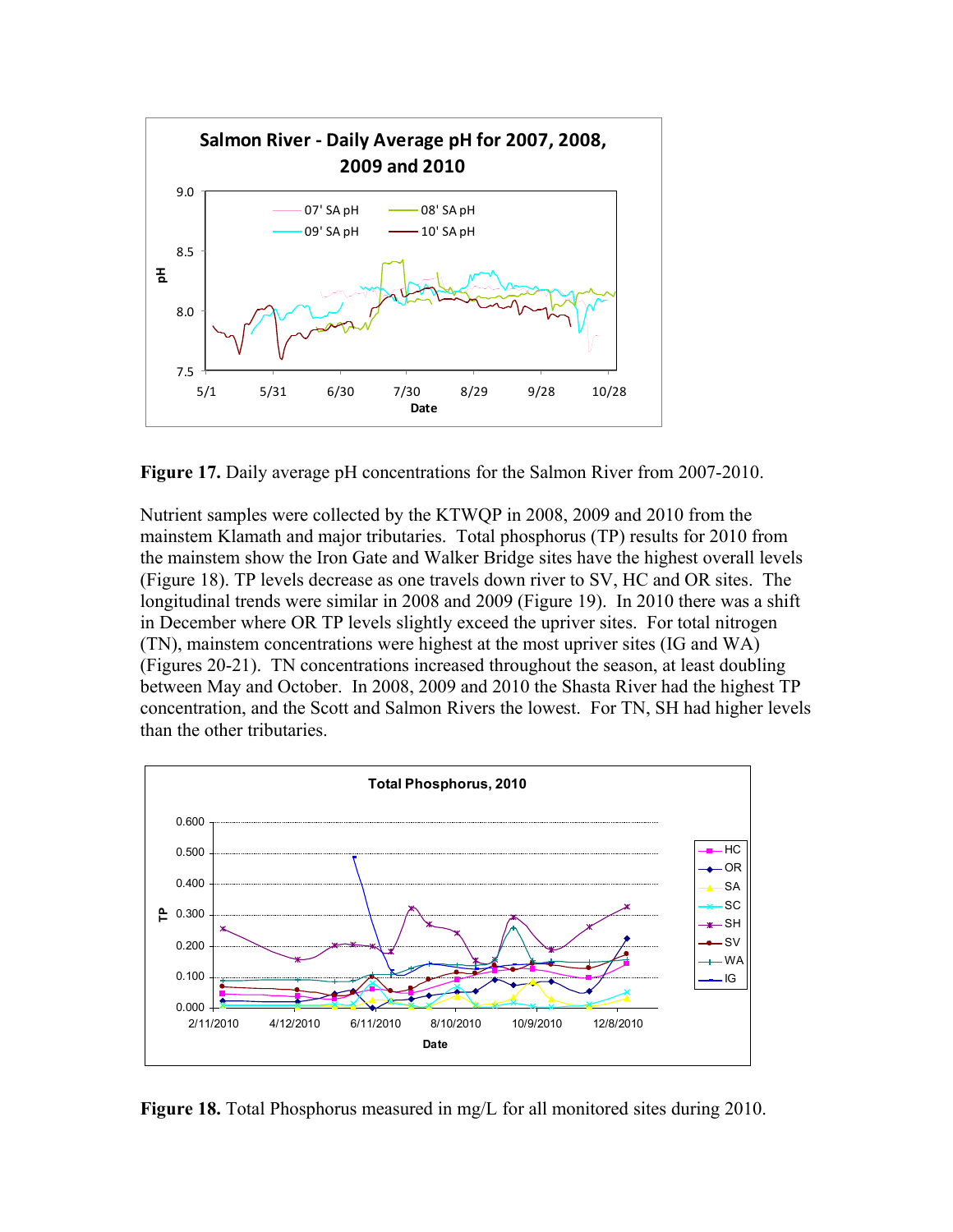

Figure 19. Total Phosphorus measured in mg/L for all monitored sites during 2008-2010.



Figure 20. Total Nitrogen measured in mg/L for all monitored sites during 2010.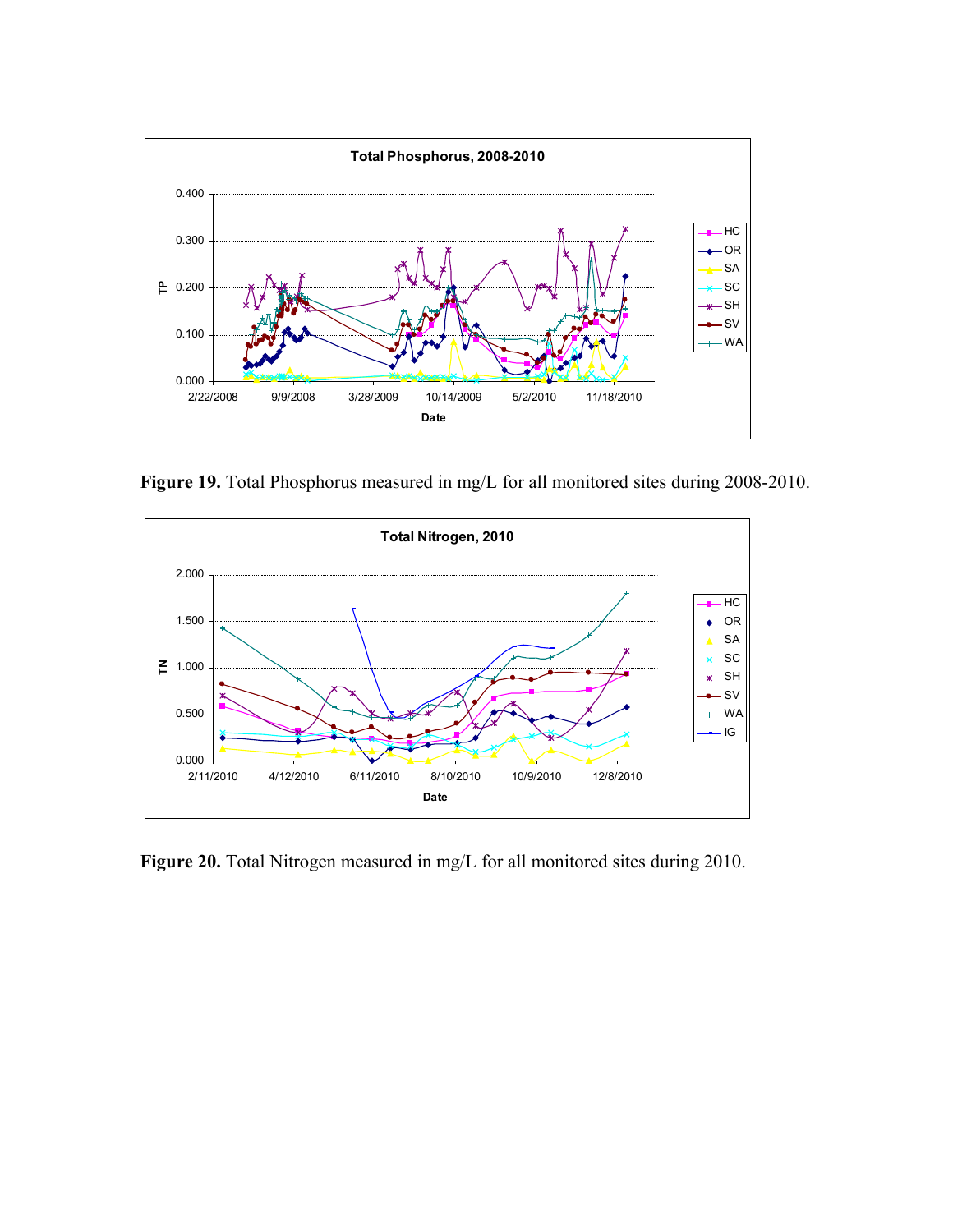

**Figure 21.** Total Nitrogen measured in mg/L for all monitored sites during 2008-2010.

Turbidity data gathered on Bluff Creek and Salmon River during the winter and spring shows similar timing in turbidity peaks due to seasonal rain and snowmelt events (Figures 22-23). The magnitude between sites is very different. Bluff creek had higher turbidity levels during all peak events. Salmon River had relatively low turbidity throughout the monitoring season. In 2010, no major sediment discharges occurred on Bluff Creek or Salmon River.



**Figure 22.** Daily average turbidity, winters of 2008, 2009 and 2010 on Bluff Creek.